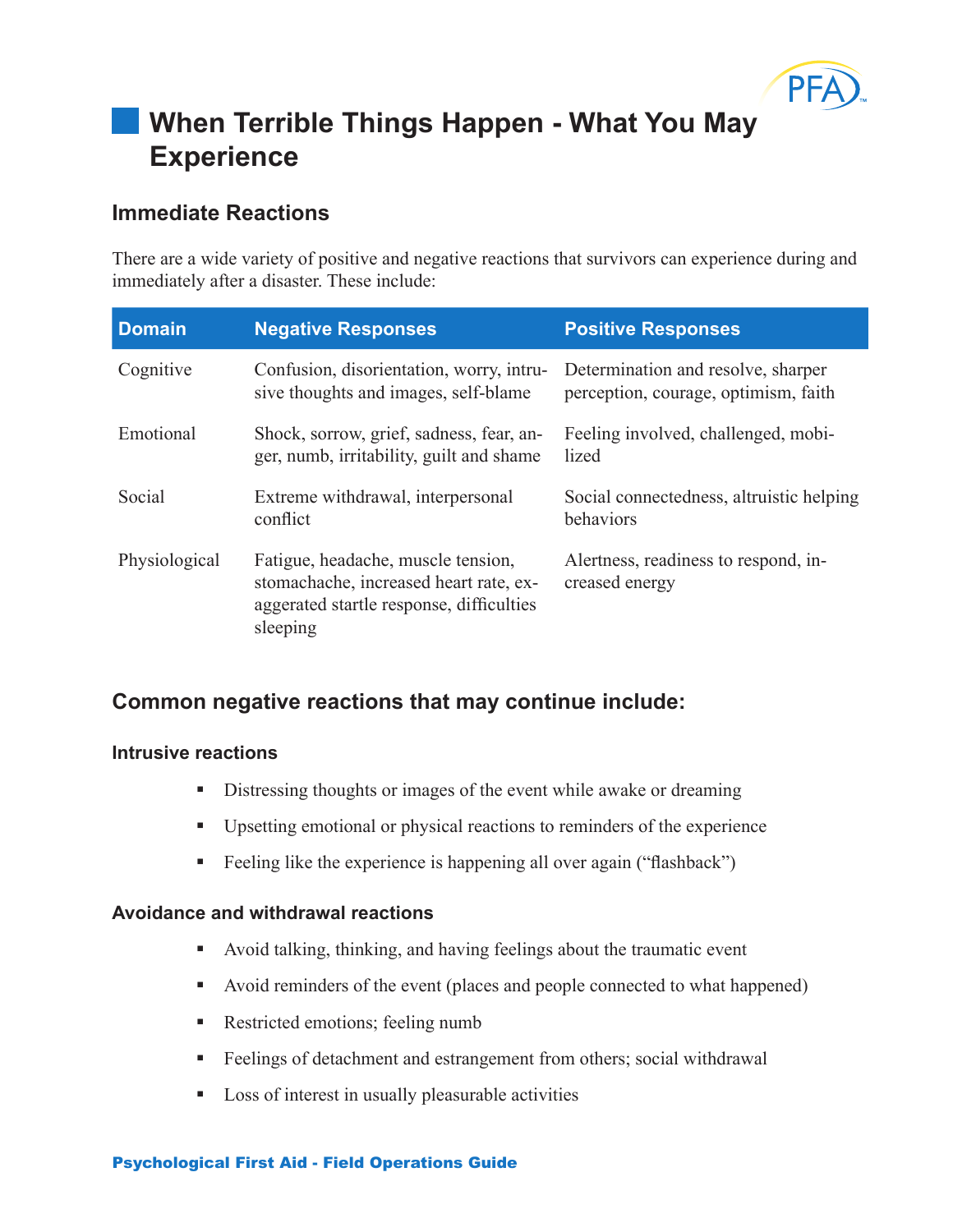

# **Physical arousal reactions**

- Constantly being "on the lookout" for danger, startling easily, or being jumpy
- **I**rritability or outbursts of anger, feeling "on edge"
- Difficulty falling or staying asleep, problems concentrating or paying attention

#### **Reactions to trauma and loss reminders**

- Reactions to places, people, sights, sounds, smells, and feelings that are reminders of the disaster
- Reminders can bring on distressing mental images, thoughts, and emotional/physical reactions
- **Common examples include sudden loud noises, sirens, locations where the disaster** occurred, seeing people with disabilities, funerals, anniversaries of the disaster, and television/radio news about the disaster

## **Positive changes in priorities, worldview, and expectations**

- Enhanced appreciation that family and friends are precious and important
- **Meeting the challenge of addressing difficulties (by taking positive action steps,** changing the focus of thoughts, using humor, acceptance)
- Shifting expectations about what to expect from day to day and about what is considered a "good day"
- Shifting priorities to focus more on quality time with family or friends
- **Increased commitment to self, family, friends, and spiritual/religious faith**

### **When a Loved One Dies, Common Reactions Include:**

- Feeling confused, numb, disbelief, bewildered, or lost
- Feeling angry at the person who died or at people considered responsible for the death
- Strong physical reactions such as nausea, fatigue, shakiness, and muscle weakness
- **Feeling guilty for still being alive**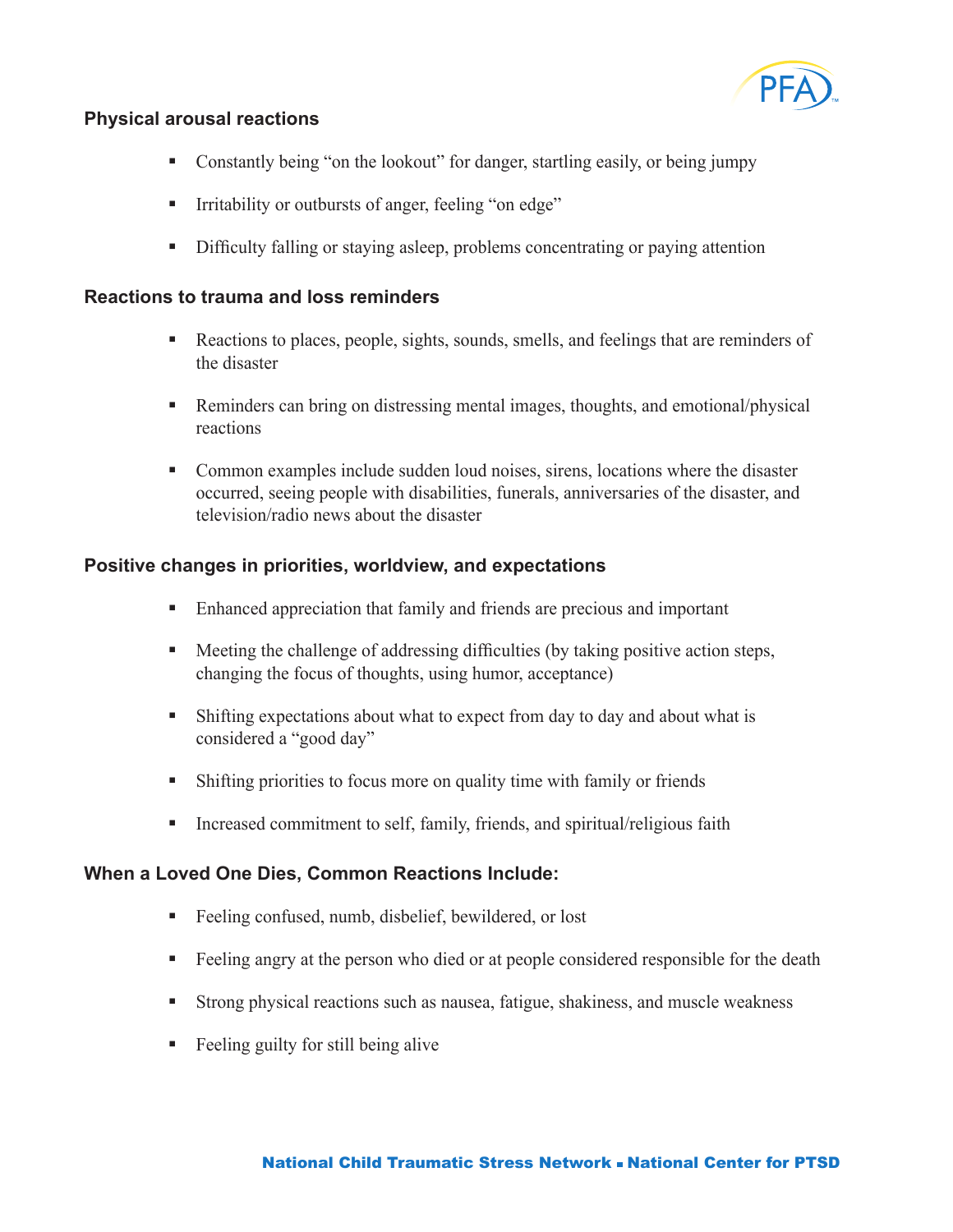

- Intense emotions such as extreme sadness, anger, or fear  $\blacksquare$
- Increased risk for physical illness and injury g,
- Decreased productivity or difficulty making decisions  $\blacksquare$
- Having thoughts about the person who died, even when you don't want to  $\mathbf{R}^{(1)}$
- Longing, missing, and wanting to search for the person who died g,
- Children are particularly likely to worry that they or a parent might die  $\blacksquare$
- Children may become anxious when separated from caregivers or other loved ones  $\blacksquare$

#### **What Helps**

- Talking to another person for support or spending time with others  $\blacksquare$
- Engaging in positive distracting activities (sports, hobbies, reading)  $\blacksquare$
- Getting adequate rest and eating healthy meals ı
- Trying to maintain a normal schedule  $\blacksquare$
- Scheduling pleasant activities  $\blacksquare$
- Taking breaks  $\mathbf{r}$
- Reminiscing about a loved one who has died a.
- Focusing on something practical that you can do right now to manage the situation better a.
- Using relaxation methods (breathing exercises, meditation, calming self-talk, soothing music)  $\mathbf{u}$  .
- Participating in a support group  $\blacksquare$
- Exercising in moderation a.
- Keeping a journal a.
- Seeking counseling ı